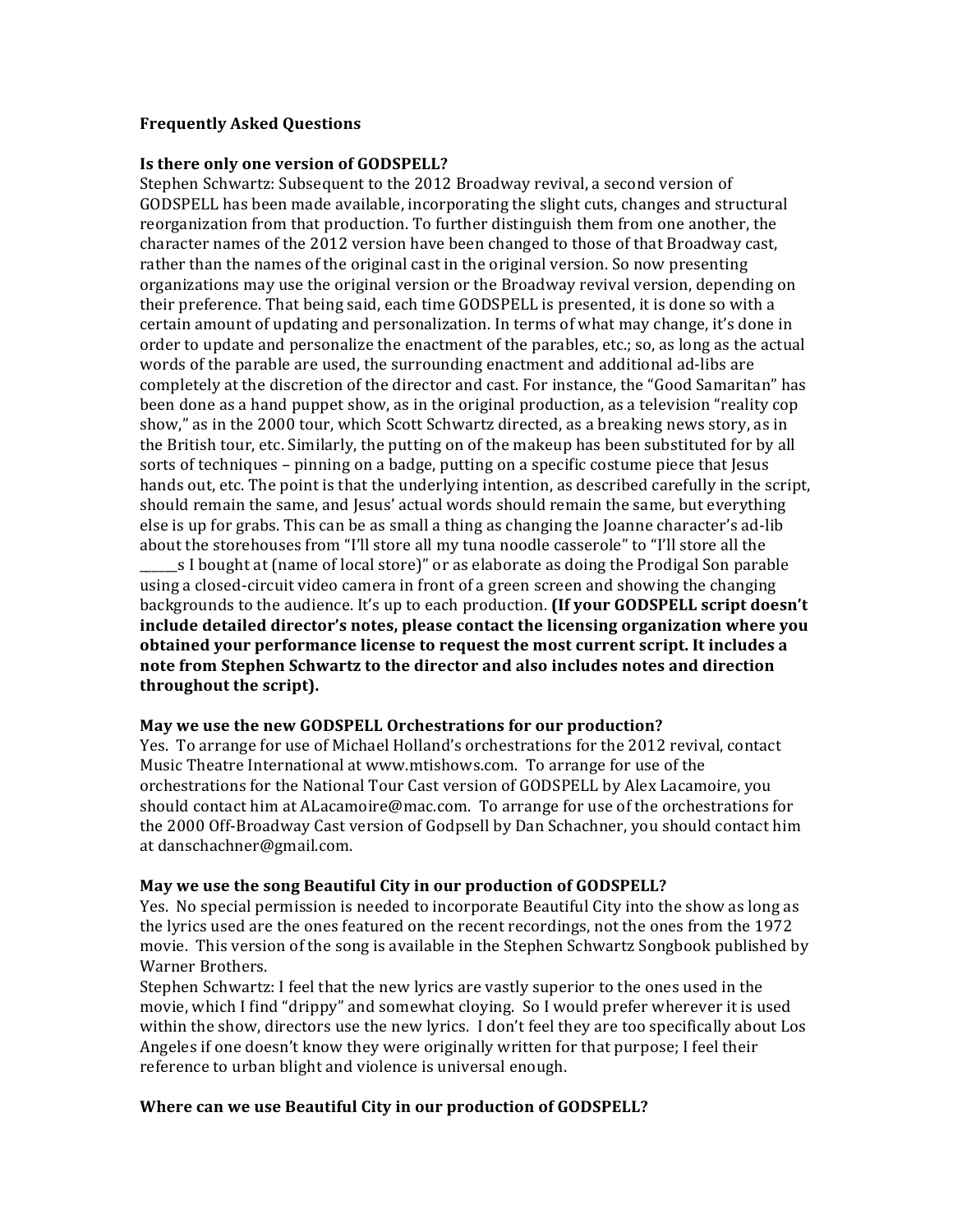Stephen Schwartz: I have seen "Beautiful City" used in several of the more recent productions of GODSPELL. It is always in the second act, which makes sense, because it would be strange to sing about what the community can accomplish together before the community is built, which occurs during the first act. Most of the productions I have seen, which included "Beautiful City," used it in place of the "Day by Day" reprise during the make-up removal sequence. In that instance, it began as a solo for Jesus while he watched the others, and then the rest of the group joined in during the bridge or towards the end of the song. Often, a shorter version of the song was used here. This was a very effective placement for the song. In the recent British tour, the song was used at the very end in place of the "Long Live God" and "Prepare Ye" reprise–in other words, as the Finale. This was also extremely effective, though more daring. In this instance, one person began the song, then others gradually joined, until finally the whole group was singing. It was used as part of the healing after the Crucifixion and also as a declaration that the group would carry the message on into the world. As I say, it worked exceedingly well, but it does subtly alter the message at the end of the show, putting more emphasis on human responsibility. The other place I have seen it used (in the 2000 national tour) was in an up tempo version to open the second act in place of the "Learn Your Lessons Well" reprise. This worked also, but had less dramatic impact than the other possibilities. I leave it to the director and company of each individual production to decide if they want to include "Beautiful City" and, if so, where to use it.

#### What is the history of GODSPELL, and how did Stephen Schwartz get involved?

Stephen Schwartz: GODSPELL began at Carnegie-Mellon University as a directing project for John-Michael Tebelak, who was in the theatre department there. John-Michael, who had thoughts of becoming an Episcopal minister before he decided to become a theatre director, had recently attended an Easter service in Pittsburgh and was struck by the lack of joy and celebration in the service, as well as by the personal hostility he felt from some of his fellow churchgoers because of his youth and long hair (it was during the height of the Vietnam War and its accompanying "Generation Gap"). The show was presented at Carnegie, where it included interpolated pop songs and Episcopal hymns set to music written by cast members, as well as the song "By My Side," written by CMU students Jay Hamburger and Peggy Gordon (a member of the cast). Being very well-received, it was presented the following year in New York City at an off-off-Broadway theatre called the Cafe la Mama. This was in February and March of 1971. There, it was seen by producers Edgar Lansbury and Joseph Beruh (brought there by former CMU student Charles Haid, who became the associate producer of the show). They became interested in giving the show a commercial production at an off-Broadway theatre. At that time, I was contacted by the producers, who had heard me audition my score for PIPPIN, and I signed on to write music and new lyrics. We retained the song "By My Side," and the rest of the score–except for the song "Learn Your Lessons Well," which was added during rehearsals-was written in time for the start of rehearsals on April 11, 1971. The show opened May 17, 1971.

#### Do we have to dress like hippies in our production of GODSPELL?

Stephen Schwartz: No, you do not. The characters in GODSPELL were never supposed to be hippies. They were supposed to be putting on "clown" garb to follow the example of the Jesus character as was conceived by GODSPELL's originator, John-Michael Tebelak, according to the "Christ as clown" theory, propounded by Harvey Cox of the Harvard Divinity School (among others). Mr. Cox wrote a book called Feast of Fools that goes into detail about this. The chapter that is most relevant to GODSPELL is called "Christ the